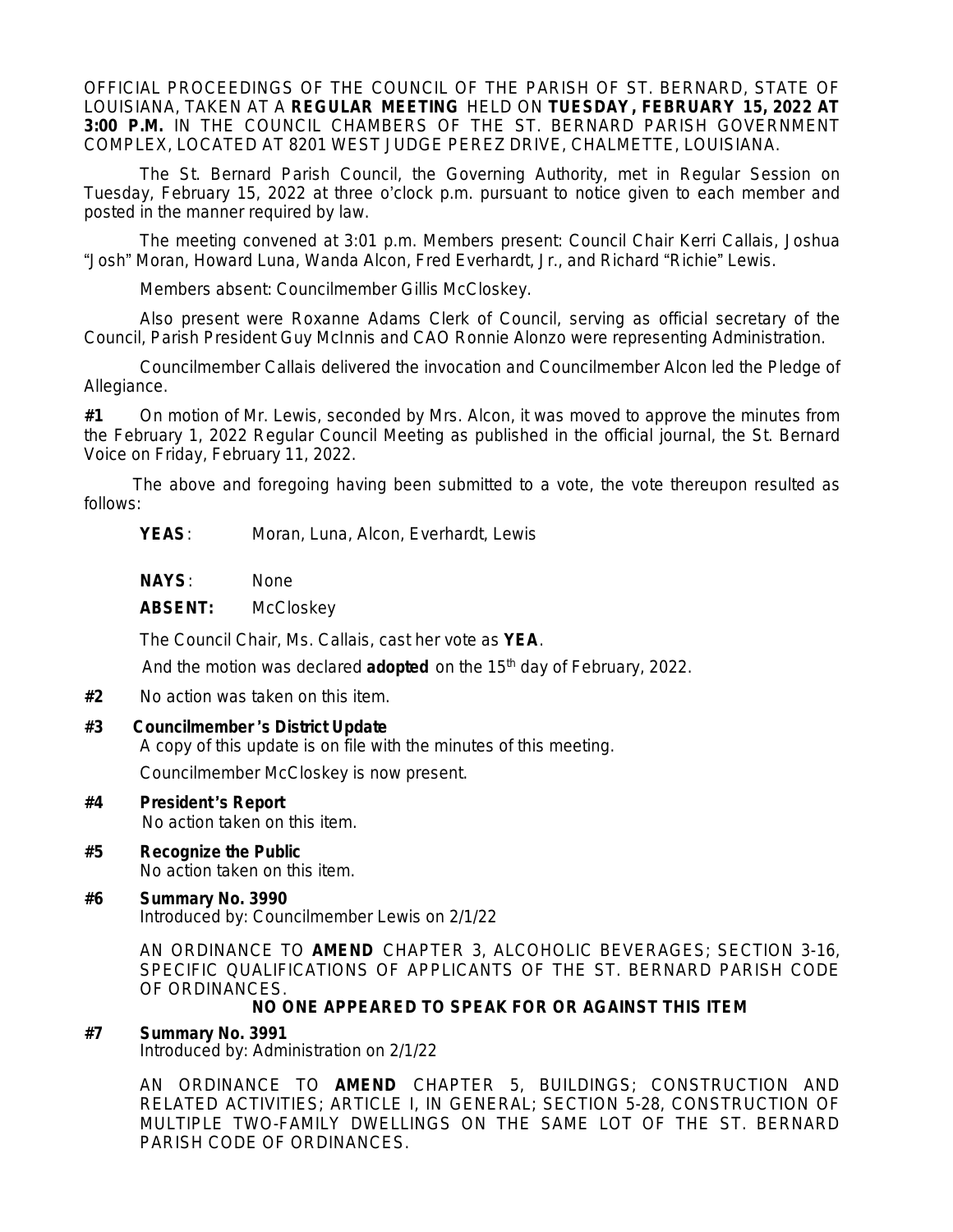# **Minutes of the St. Be rnard Parish Council Meeting o f February 15, 2022 Page -2-**

## **NO ONE APPEARED TO SPEAK FOR OR AGAINST THIS ITEM**

#### **#8 Summary No. 3992**

Introduced by: Administration on 2/1/22

AN ORDINANCE TO **AMEND** ORDINANCE SBPC #2387-12-21, AN ORDINANCE DECLARING CERTAIN FORMER LOUISIANA LAND TRUST PROPERTIES TO BE HELD FOR PUBLIC USE AND DECLARING THE REMAINDER OF THE FORMER LOUISIANA LAND TRUST PROPERTIES AS SURPLUS TO BE AUCTIONED.

## **NO ONE APPEARED TO SPEAK FOR OR AGAINST THIS ITEM**

#### **#9 Summary No. 3993**

Introduced by: Administration on 2/1/22

AN ORDINANCE TO AMEND **ORDINANCE SBPC #2385-12-21** , AN ORDINANCE TO ADOPT THE 2022 ST. BERNARD PARISH ANNUAL OPERATING AND CAPITAL BUDGET.

#### **NO ONE APPEARED TO SPEAK FOR OR AGAINST THIS ITEM**

**#10** On motion of Mrs. Alcon, seconded by Mr. Moran, it was moved to **adopt** the following resolution:

#### **RESOLUTION SBPC #2209-02-22**

BE IT RESOLVED, that the St. Bernard Parish Council, the Governing Authority, does hereby approve the following permits as recommended by the Alcohol Beverage and Bingo Department:

#### **Beer and/or Liquor Permit(s)**

- 1. Kimberly, Inc. dba Brewster's 8751 W. Judge Perez Drive, Chalmette, La. 70043 Owner(s): Theodore and Kimberly Reab **(Renewal) (Beer and Liquor)**
- 2. MJROD, LLC., dba Chalmette Rotolo's Pizzeria 8109 W. Judge Perez Dr., Ste. A, Chalmette, La. 70043. Owner(s): Jason Cook. **(Renewal) (Beer and Liquor)**
- 3. Penny's Café, Inc., dba Penny's Café 5442 E. Judge Perez Drive, Violet, La. 70092 Owners: David A. and Penny G Lepine. **(Renewal) (Beer Only)**
- 4. Pons-A-Pack Inc., dba Ponstein's Food Store 3523 Paris Road, Chalmette, La. 70043 Owner(s): Neil Ponstein. **(Renewal) (Beer and Liquor)**
- 5. Quitutes, LLC, dba Quitutes 6617 W. Judge Perez Drive, Arabi, La. 70032 Owner(s): Jacob and Maria Lawson **(Renewal) (Beer and Liquor)**

**Special Event (s)**

|                          | 1. Name of Organization: |                                       |  |  | Our Lady of Lourdes Knights of |  |  |  |
|--------------------------|--------------------------|---------------------------------------|--|--|--------------------------------|--|--|--|
| Columbus #8442           |                          |                                       |  |  |                                |  |  |  |
| Address of Organization: |                          | 2621 Colonial Blvd. Violet, La. 70092 |  |  |                                |  |  |  |
| Name of Event:           |                          | Our Lady of Lourdes Crawfish Cook-Off |  |  |                                |  |  |  |
| Type of Event:           |                          | Crawfish Cook-Off                     |  |  |                                |  |  |  |
| Date:                    |                          | Saturday April 30, 2022               |  |  |                                |  |  |  |
| Time:                    |                          | 8:00 AM - 5:00 PM                     |  |  |                                |  |  |  |
|                          | <b>Contact Person:</b>   | <b>Clifford Bertucci</b>              |  |  |                                |  |  |  |
|                          |                          |                                       |  |  |                                |  |  |  |

The above and foregoing having been submitted to a vote, the vote thereupon resulted as follows:

- **YEAS**: McCloskey, Moran, Luna, Alcon, Everhardt
- **NAYS**: None
- **ABSENT:** None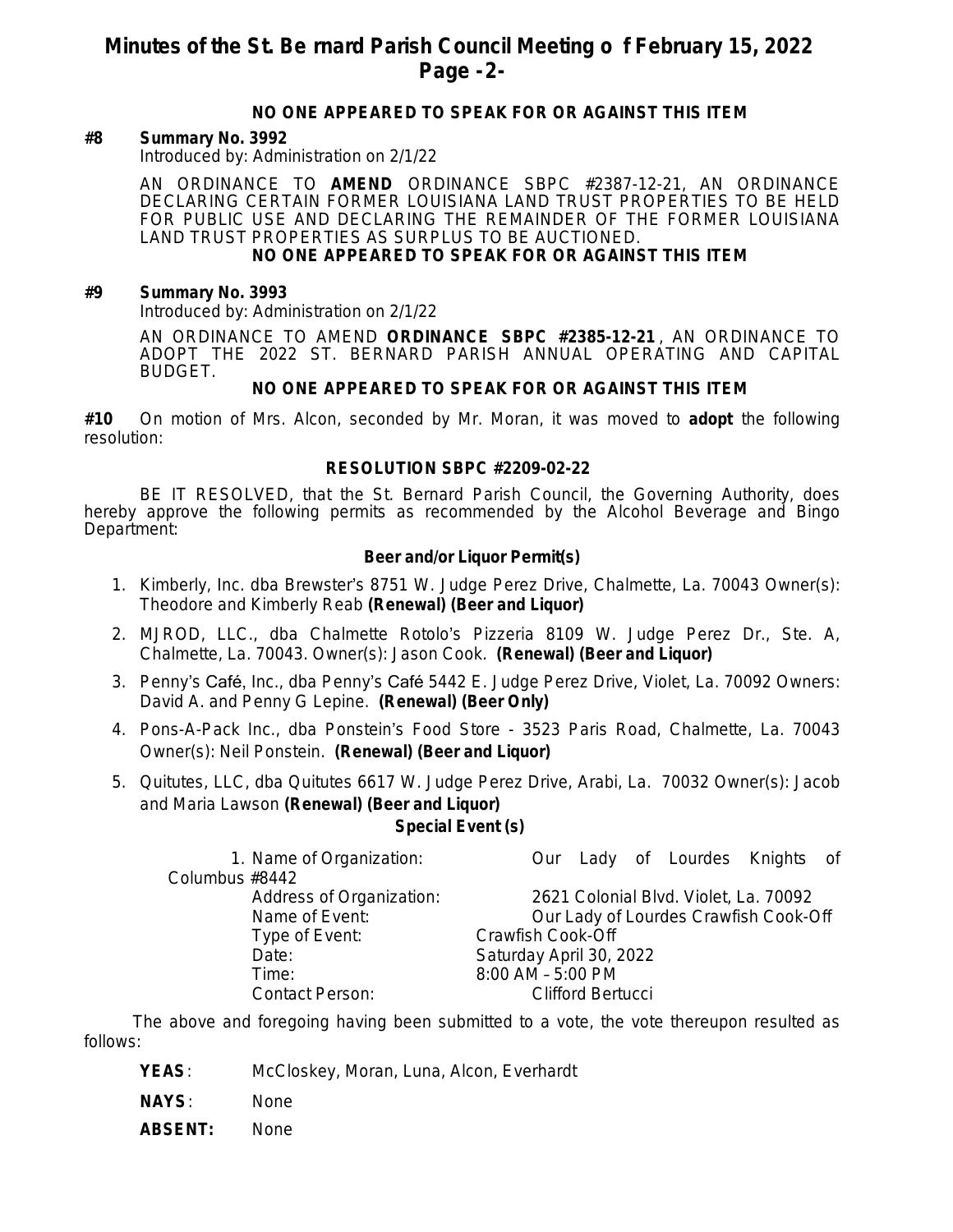# **Minutes of the St. Be rnard Parish Council Meeting o f February 15, 2022 Page -3-**

## **ABSTAINED** : Lewis

The Council Chair, Ms. Callais, cast her vote as **ABSTAIN.**

And the motion was declared **adopted** on the 15th day of February, 2022.

**#11** On motion of Mr. Luna, seconded by Mr. McCloskey, it was moved to **adopt** the following resolution:

## **RESOLUTION SBPC #2210-02-22**

A RESOLUTION APPROVING THE PLACEMENT OF A THREE WAY STOP SIGN AT THE CORNER OF RIVERLAND DRIVE AND UTAH STREET, CHALMETTE, LA.

The above and foregoing having been submitted to a vote, the vote thereupon resulted as follows:

**YEAS**: McCloskey, Moran, Luna, Alcon, Everhardt, Lewis

**NAYS**: None

**ABSENT:** None

The Council Chair, Ms. Callais, cast her vote as **YEA**.

And the motion was declared **adopted** on the 15<sup>th</sup> day of February, 2022.

**#12** On motion of Mr. Luna, seconded by Mr. McCloskey, it was moved to **adopt** the following resolution.

## **RESOLUTION SBPC #2211-02-22**

A RESOLUTION TO APPOINT ELIZABETH "LISA" BORNE AS INTERIM CHAIRMAN TO THE ST. BERNARD PARISH HOME RULE CHARTER COMMISSION.

On the motion of Mr. Luna, seconded by Mr. Lewis, it was moved to **remove** this item from the agenda.

The above and foregoing having been submitted to a vote, the vote thereupon resulted as follows:

**YEAS**: McCloskey, Moran, Luna, Alcon, Everhardt, Lewis

**NAYS**: None

**ABSENT:** None

The Council Chair, Ms. Callais, cast her vote as **YEA**.

And the motion was declared **adopted** on the 15<sup>th</sup> day of February, 2022.

**#13** On motion of Mr. Luna, seconded by Ms. Callais, it was moved to **adopt** the following resolution:

## **RESOLUTION SBPC #2212-02-22**

A RESOLUTION OF SUPPORT FOR THE PONTCHARTRAIN ESTUARY LOUISIANA NATIONAL ESTUARINE RESEARCH RESERVE (LaNERR) PROPOSAL.

Discussion ensued.

The above and foregoing having been submitted to a vote, the vote thereupon resulted as follows:

**YEAS**: McCloskey, Moran, Luna, Alcon, Everhardt, Lewis

**NAYS**: None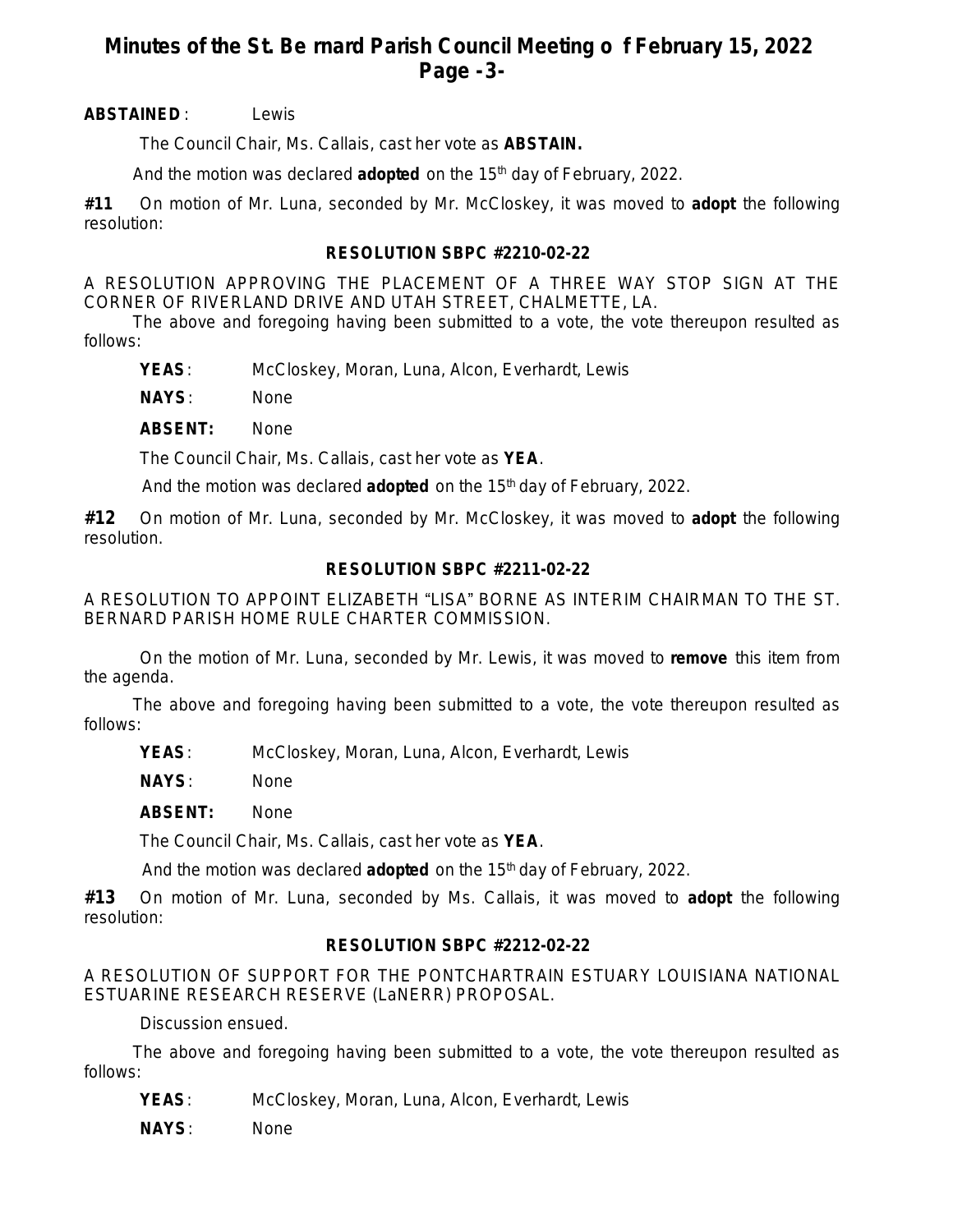# **Minutes of the St. Be rnard Parish Council Meeting o f February 15, 2022 Page -4-**

## **ABSENT:** None

The Council Chair, Ms. Callais, cast her vote as **YEA**.

And the motion was declared **adopted** on the 15<sup>th</sup> day of February, 2022.

**#14** On motion of Mr. Lewis, seconded by Mr. Everhardt, it was moved to **adopt** the following resolution:

## **RESOLUTION SBPC #2213-02-22**

A RESOLUTION OPPOSING THE LOUISIANA WILDLIFE AND FISHERIES COMMISSION'S NOTICE OF INTENT REGARDING COASTAL MENHADEN BUFFER ZONE WHERE THE COMMERCIAL HARVEST OF GULF MENHADEN IS RESTRICTED.

Discussion ensued.

The above and foregoing having been submitted to a vote, the vote thereupon resulted as follows:

**YEAS**: McCloskey, Moran, Luna, Alcon, Everhardt, Lewis

**NAYS**: None

**ABSENT:** None

The Council Chair, Ms. Callais, cast her vote as **YEA**.

And the motion was declared **adopted** on the 15<sup>th</sup> day of February, 2022.

**#15** On motion of Mr. Lewis, seconded by Mrs. Alcon, it was moved to **adopt** the following resolution.

## **RESOLUTION SBPC #2214-02-22**

A RESOLUTION TO APPOINT MEMBERS TO THE ST. BERNARD PARISH 911 COMMUNICATIONS DISTRICT.

The above and foregoing having been submitted to a vote, the vote thereupon resulted as follows:

**YEAS**: McCloskey, Moran, Luna, Alcon, Everhardt, Lewis

**NAYS**: None

**ABSENT:** None

The Council Chair, Ms. Callais, cast her vote as **YEA**.

And the motion was declared **adopted** on the 15th day of February, 2022.

**#16** On motion of Mr. McCloskey, seconded by Mr. Moran, it was moved to **adopt** the following ordinance:

## **Summary No. 3987**

Introduced by: Councilmember McCloskey on 12/21/21 Public Hearing held on 1/18/22 Tabled on 1/18/22 until 2/1/22 Tabled on 2/1/22 until 2/15/22

AN ORDINANCE TO AMEND **ORDINANCE SBPC #2172-06-19** , AN ORDINANCE OUTLINING GROUP HEALTH, LIFE AND DENTAL INSURANCE BENEFITS FOR ELIGIBLE EMPLOYEES AND RETIREES OF THE ST. BERNARD PARISH GOVERNMENT.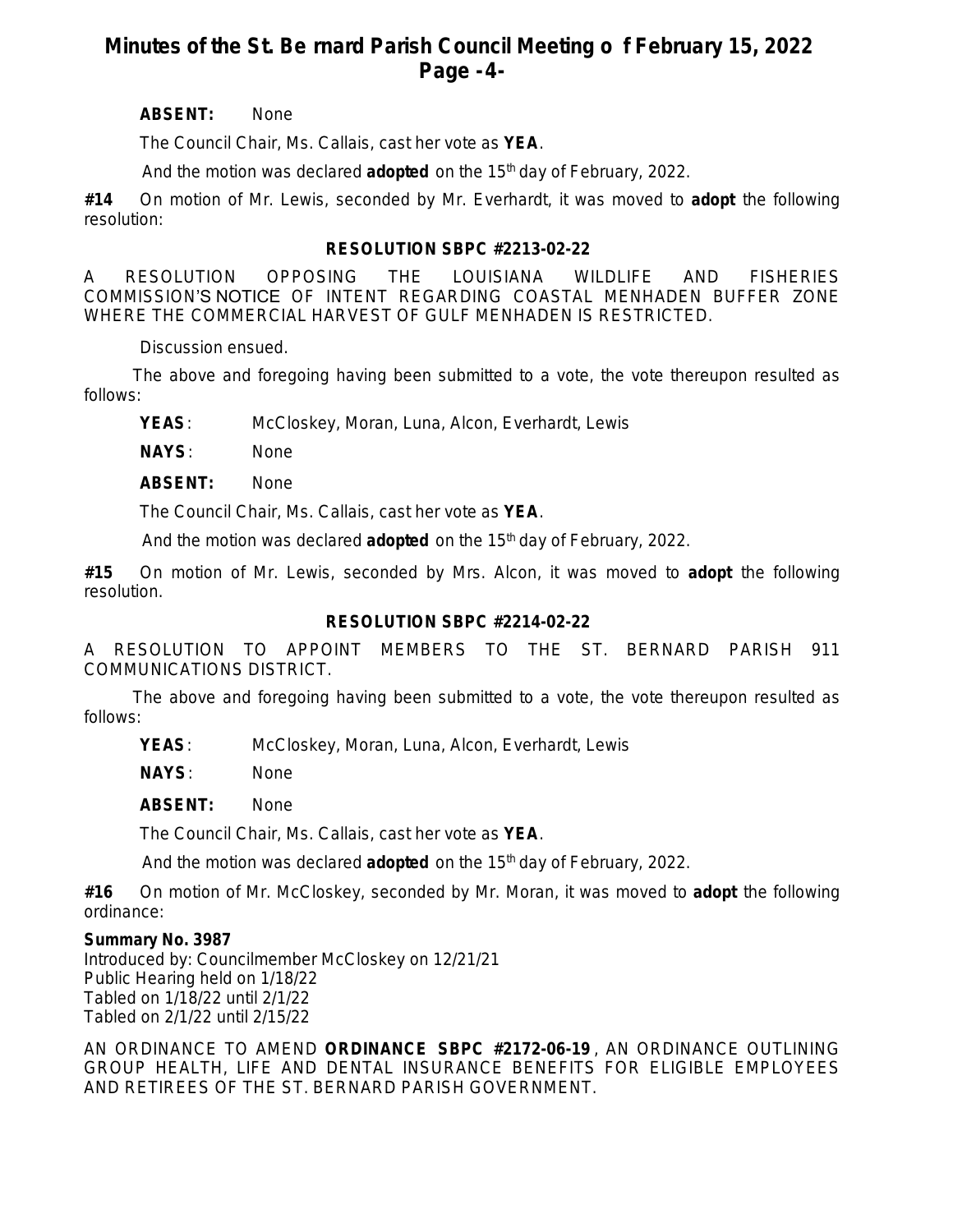# **Minutes of the St. Be rnard Parish Council Meeting o f February 15, 2022 Page -5-**

On motion of Mr. McCloskey, seconded by Mr. Lewis, it was moved to remove Summary No. 3987 from the agenda.

The above and foregoing having been submitted to a vote, the vote thereupon resulted as follows:

**YEAS**: McCloskey, Moran, Luna, Alcon, Everhardt, Lewis

**NAYS**: None

**ABSENT:** None

The Council Chair, Ms. Callais, cast her vote as **YEA**.

And the motion was declared **adopted** on the 15<sup>th</sup> day of February, 2022.

**#17** On motion of Mr. Moran, seconded by Mrs. Alcon, it was moved to **adopt** the following ordinance:

### **ORDINANCE SBPC #2412-02-22**

### **Summary No. 3990**

Introduced by: Councilmember Lewis on 2/1/22 Public Hearing held on 2/15/22

AN ORDINANCE TO **AMEND** CHAPTER 3, ALCOHOLIC BEVERAGES; SECTION 3-16, SPECIFIC QUALIFICATIONS OF APPLICANTS OF THE ST. BERNARD PARISH CODE OF ORDINANCES.

The above and foregoing having been submitted to a vote, the vote thereupon resulted as follows:

**YEAS**: McCloskey, Moran, Luna, Alcon, Everhardt, Lewis

**NAYS**: None

**ABSENT:** None

The Council Chair, Ms. Callais, cast her vote as **YEA**.

And the motion was declared **adopted** on the 15<sup>th</sup> day of February, 2022.

**#18** On motion of Mr. Moran, seconded by Mr. Lewis, it was moved to **adopt** the following ordinance:

### **Summary No. 3991**

Introduced by: Administration on 2/1/22 Public Hearing held on 2/15/22 Tabled on 2/15/22 until 3/15/22

AN ORDINANCE TO **AMEND** CHAPTER 5, BUILDINGS; CONSTRUCTION AND RELATED ACTIVITIES; ARTICLE I, IN GENERAL; SECTION 5-28, CONSTRUCTION OF MULTIPLE TWO-FAMILY DWELLINGS ON THE SAME LOT OF THE ST. BERNARD PARISH CODE OF ORDINANCES.

On motion of Mr. Lewis, seconded by Mrs. Alcon, it was moved to table Summary No. 3991 until the March 15, 2022 Council Meeting.

The above and foregoing having been submitted to a vote, the vote thereupon resulted as follows:

**YEAS**: McCloskey, Moran, Luna, Alcon, Everhardt, Lewis

**NAYS**: None

**ABSENT:** None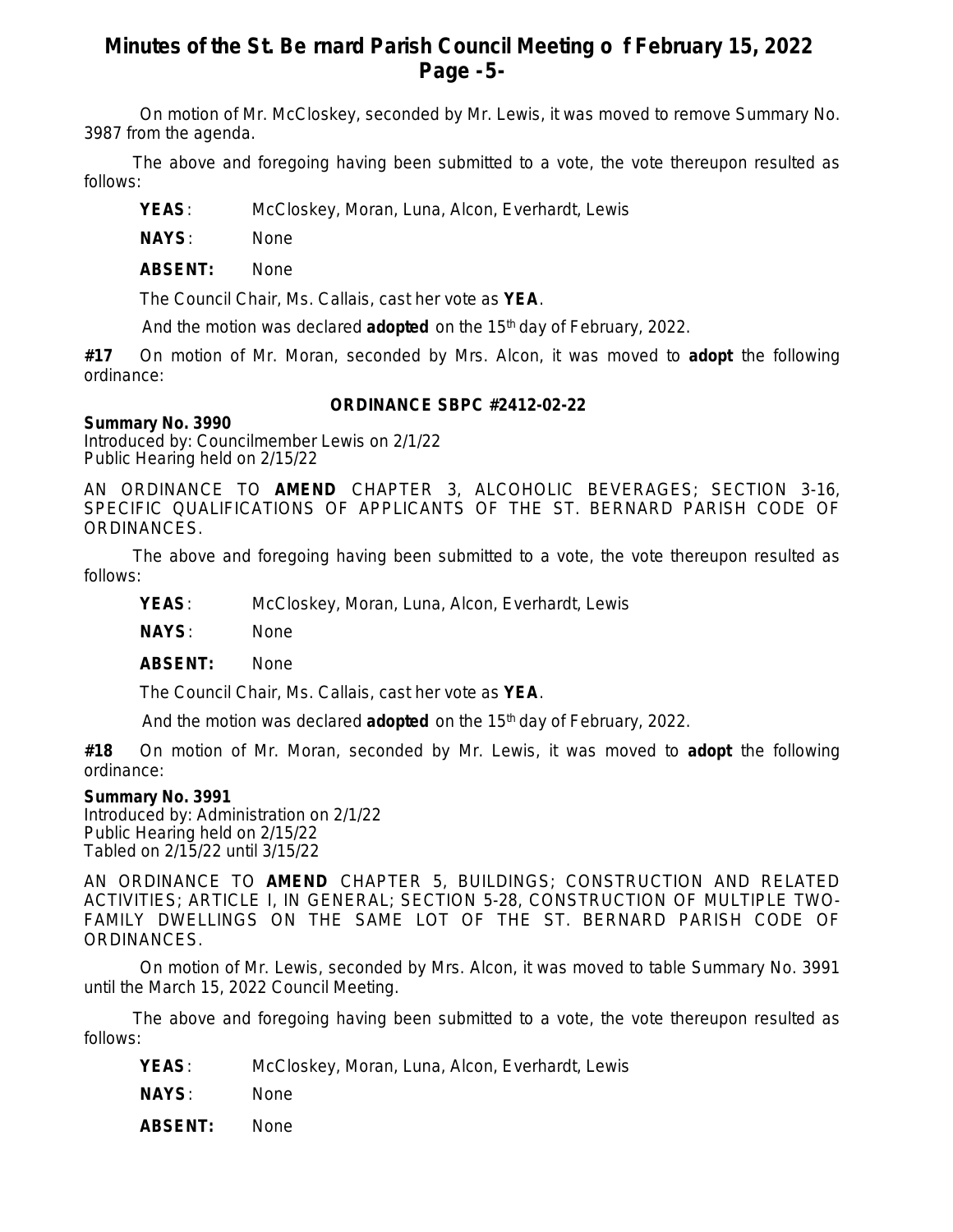# **Minutes of the St. Be rnard Parish Council Meeting o f February 15, 2022 Page -6-**

The Council Chair, Ms. Callais, cast her vote as **YEA**.

And the motion was declared **adopted** on the 15<sup>th</sup> day of February, 2022.

**#19** On motion of Mr. McCloskey, seconded by Mr. Lewis, it was moved to **adopt** the following ordinance:

## **ORDINANCE SBPC #2413-02-22**

## **Summary No. 3992**

Introduced by: Administration on 2/1/22 Public Hearing held on 2/15/22

AN ORDINANCE TO **AMEND** ORDINANCE SBPC #2387-12-21, AN ORDINANCE DECLARING CERTAIN FORMER LOUISIANA LAND TRUST PROPERTIES TO BE HELD FOR PUBLIC USE AND DECLARING THE REMAINDER OF THE FORMER LOUISIANA LAND TRUST PROPERTIES AS SURPLUS TO BE AUCTIONED.

Discussion ensued;

The above and foregoing having been submitted to a vote, the vote thereupon resulted as follows:

**YEAS**: McCloskey, Moran, Luna, Alcon, Everhardt, Lewis

**NAYS**: None

**ABSENT:** None

The Council Chair, Ms. Callais, cast her vote as **YEA**.

And the motion was declared **adopted** on the 15<sup>th</sup> day of February, 2022.

**#20** On motion of Mr. Lewis, seconded by Mr. Moran, it was moved to **adopt** the following ordinance:

## **ORDINANCE SBPC #2414-02-22**

## **Summary No. 3993**

Introduced by: Administration on 2/1/22 Public Hearing held on 2/15/22

AN ORDINANCE TO AMEND **ORDINANCE SBPC #2385-12-21** , AN ORDINANCE TO ADOPT THE 2022 ST. BERNARD PARISH ANNUAL OPERATING AND CAPITAL BUDGET.

Discussion ensued;

The above and foregoing having been submitted to a vote, the vote thereupon resulted as follows:

**YEAS**: McCloskey, Moran, Luna, Alcon, Everhardt, Lewis

**NAYS**: None

**ABSENT:** None

The Council Chair, Ms. Callais, cast her vote as **YEA**.

And the motion was declared **adopted** on the 15th day of February, 2022.

**#21** On motion of the Mr. Moran, seconded by Mrs. Alcon, it was moved to **introduce** the following ordinance:

## **Summary No. 3994**

Introduced by: Councilmember Moran on 2/15/22

AN ORDINANCE TO **AMEND** CHAPTER 11, HEALTH AND SANITATION; ARTICLE II, SOLID WASTE DISPOSAL; JUNK; DIVISION 1, GENERALLY; SECTION 11-25, GARBAGE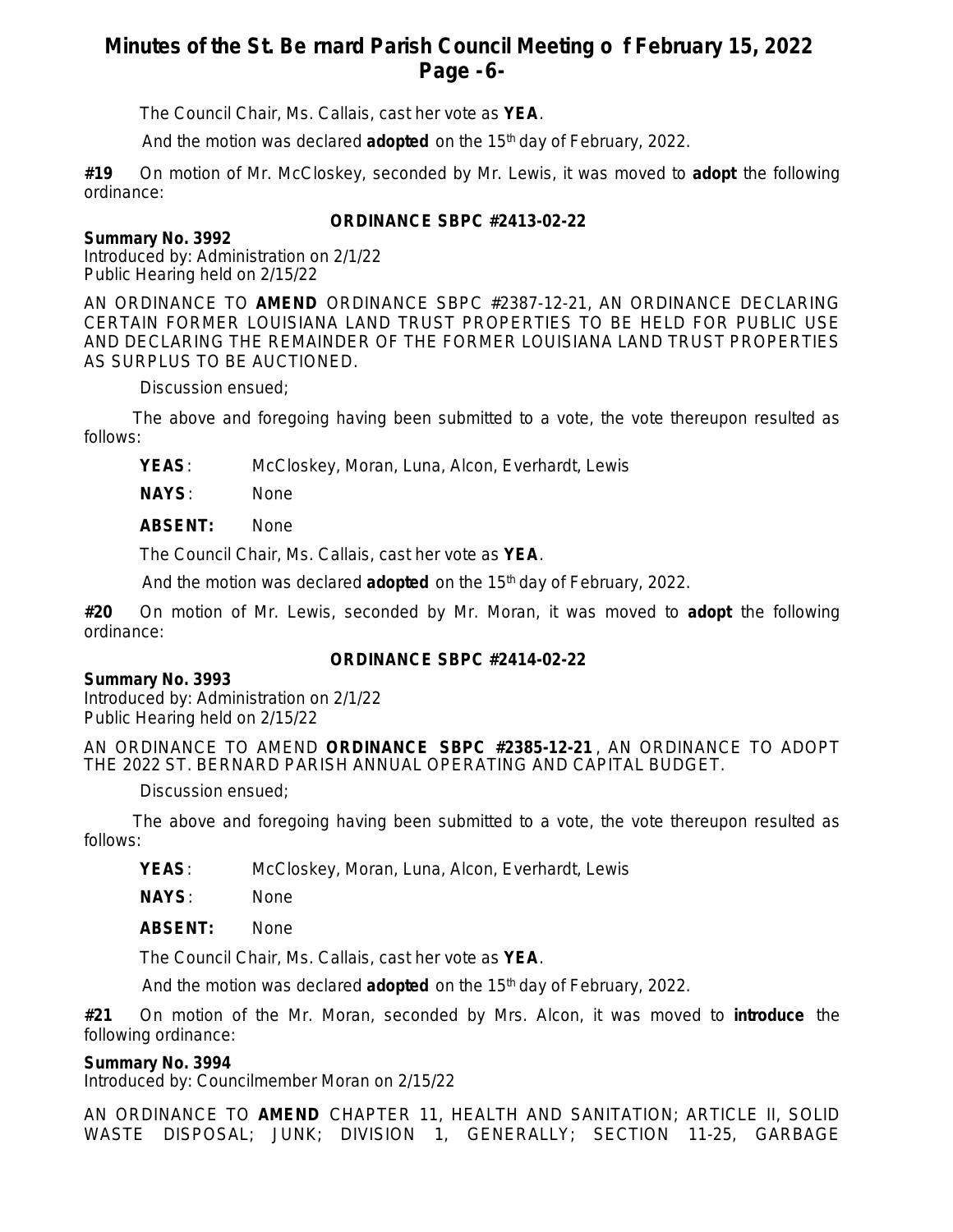# **Minutes of the St. Be rnard Parish Council Meeting o f February 15, 2022 Page -7-**

CONTAINERS – MULTIFAMILY DWELLINGS OF FOUR-PLEX AND LARGER AND COMMERCIAL ESTABLISHMENTS OF THE ST. BERNARD PARISH CODE OF ORDINANCES.

Discussion ensued;

The above and foregoing having been submitted to a vote, the vote thereupon resulted as follows:

**YEAS**: McCloskey, Moran, Luna, Alcon, Everhardt, Lewis

**NAYS**: None

**ABSENT:** None

The Council Chair, Ms. Callais, cast her vote as **YEA**.

And the motion was declared **adopted** on the 15<sup>th</sup> day of February, 2022.

**#22** On motion of the Mr. McCloskey, seconded by Mr. Moran, it was moved to **introduce** the following ordinance:

## **Summary No. 3995**

Introduced by: Administration on 2/15/22

AN ORDINANCE TO AMEND **ORDINANCE SBPC #2172-06-19,** AN ORDINANCE OUTLINING GROUP HEALTH, LIFE AND DENTAL INSURANCE BENEFITS FOR ELIGIBLE EMPLOYEES AND RETIREES OF THE ST. BERNARD PARISH GOVERNMENT.

Discussion ensued;

On motion of Mr. McCloskey, seconded by Mr. Lewis, it was moved to amend Summary No. 3995 to change on page 4: 60% to 40% in the second sentence and change 40% to 60% in the  $7<sup>th</sup>$ sentence. As well as change the verbiage in the last sentence "premium from" to read "premium of both employees to be covered from".

The above and foregoing having been submitted to a vote, the vote thereupon resulted as follows:

**YEAS**: McCloskey, Moran, Luna, Alcon, Everhardt, Lewis

**NAYS**: None

**ABSENT:** None

The Council Chair, Ms. Callais, cast her vote as **YEA**.

And the motion was declared **adopted** on the 15<sup>th</sup> day of February, 2022.

Discussion on the amendment;

Councilmember McCloskey moved to withdraw his amendment without objection.

The above and foregoing having been submitted to a vote, the vote thereupon resulted as follows:

**YEAS**: McCloskey, Moran, Luna, Alcon, Everhardt, Lewis

**NAYS**: None

**ABSENT:** None

The Council Chair, Ms. Callais, cast her vote as **YEA**.

And the motion was declared **adopted** on the 15<sup>th</sup> day of February, 2022.

Discussion on the original item as submitted.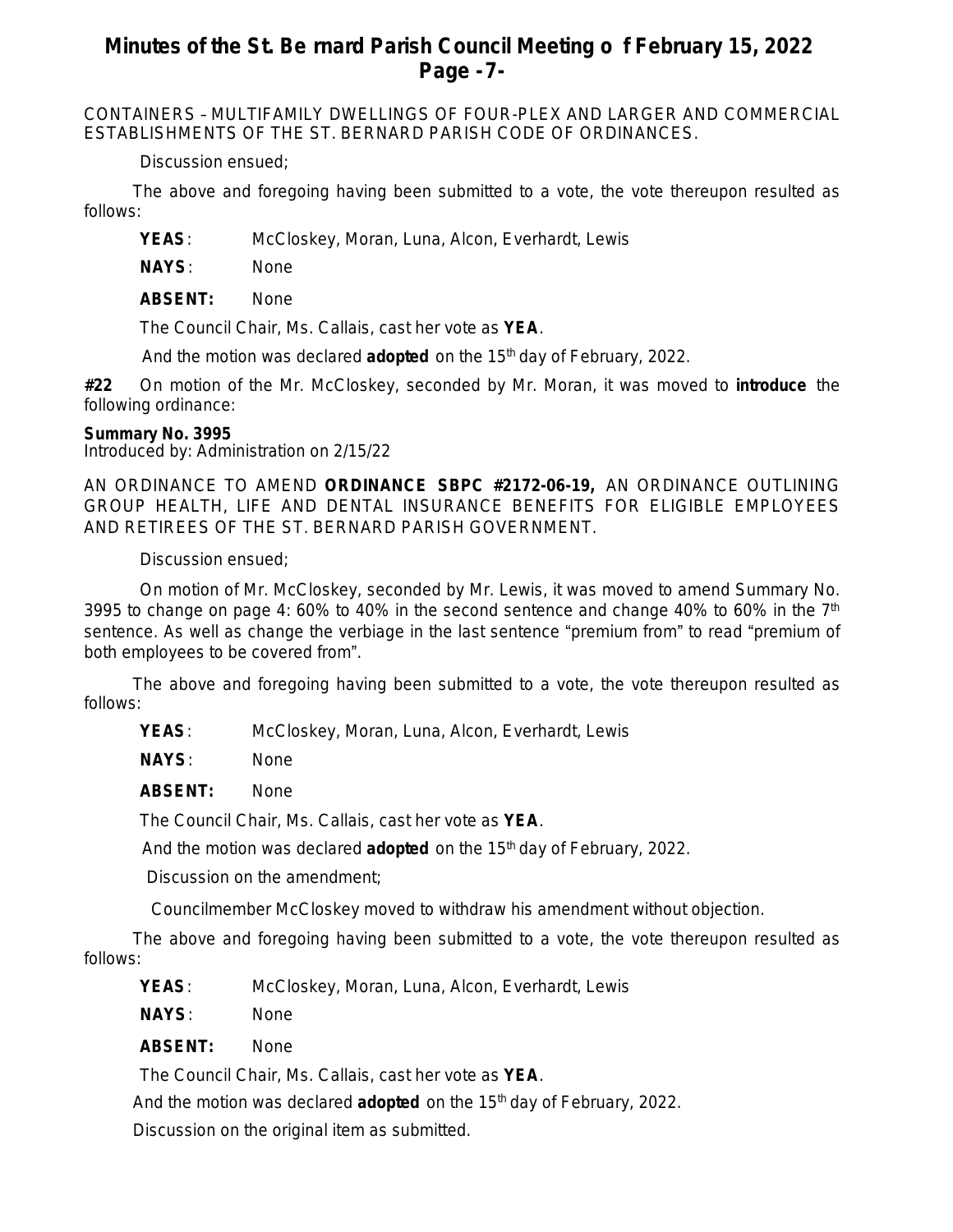# **Minutes of the St. Be rnard Parish Council Meeting o f February 15, 2022 Page -8-**

The above and foregoing having been submitted to a vote, the vote thereupon resulted as follows:

- **YEAS**: McCloskey, Moran, Luna, Everhardt
- **NAYS**: Alcon, Lewis

**ABSENT:** None

The Council Chair, Ms. Callais, cast her vote as **YEA**.

And the motion was declared **adopted** on the 15<sup>th</sup> day of February, 2022.

**#23** On motion of the Mr. Moran, seconded by Mrs. Alcon, it was moved to **introduce** the following ordinance:

### **Summary No. 3996**

Introduced by: Administration on 2/15/22

AN ORDINANCE TO AMEND **ORDINANCE SBPC #2385-12-21** , AN ORDINANCE TO ADOPT THE 2022 ST. BERNARD PARISH ANNUAL OPERATING AND CAPITAL BUDGET.

Discussion ensued;

The above and foregoing having been submitted to a vote, the vote thereupon resulted as follows:

**YEAS**: McCloskey, Moran, Luna, Alcon, Everhardt, Lewis

**NAYS**: None

**ABSENT:** None

The Council Chair, Ms. Callais, cast her vote as **YEA**.

And the motion was declared **adopted** on the 15<sup>th</sup> day of February, 2022.

**#24** On motion of the Mr. Lewis, seconded by Mr. McCloskey, it was moved to **introduce** the following ordinance:

## **Summary No. 3997**

Introduced by: Administration on 2/15/22

AN ORDINANCE TO DECLARE THE PROPERTIES ON THE ATTACHED EXHIBIT "A" AS SURPLUS AND TO AUTHORIZE THE PARISH PRESIDENT TO EXECUTE ALL NECESSARY DOCUMENTS TO TRANSFER SAID PROPERTIES.

Discussion ensued;

On motion of Mr. Lewis, seconded by Mr. Everhardt, it was moved to amend Summary No. 3997 to remove "starting price" on the attachment.

The above and foregoing having been submitted to a vote, the vote thereupon resulted as follows:

**YEAS**: McCloskey, Moran, Luna, Alcon, Everhardt, Lewis

**NAYS**: None

**ABSENT:** None

The Council Chair, Ms. Callais, cast her vote as **YEA**.

And the motion was declared **adopted** on the 15th day of February, 2022.

Discussion ensued on the item as amended.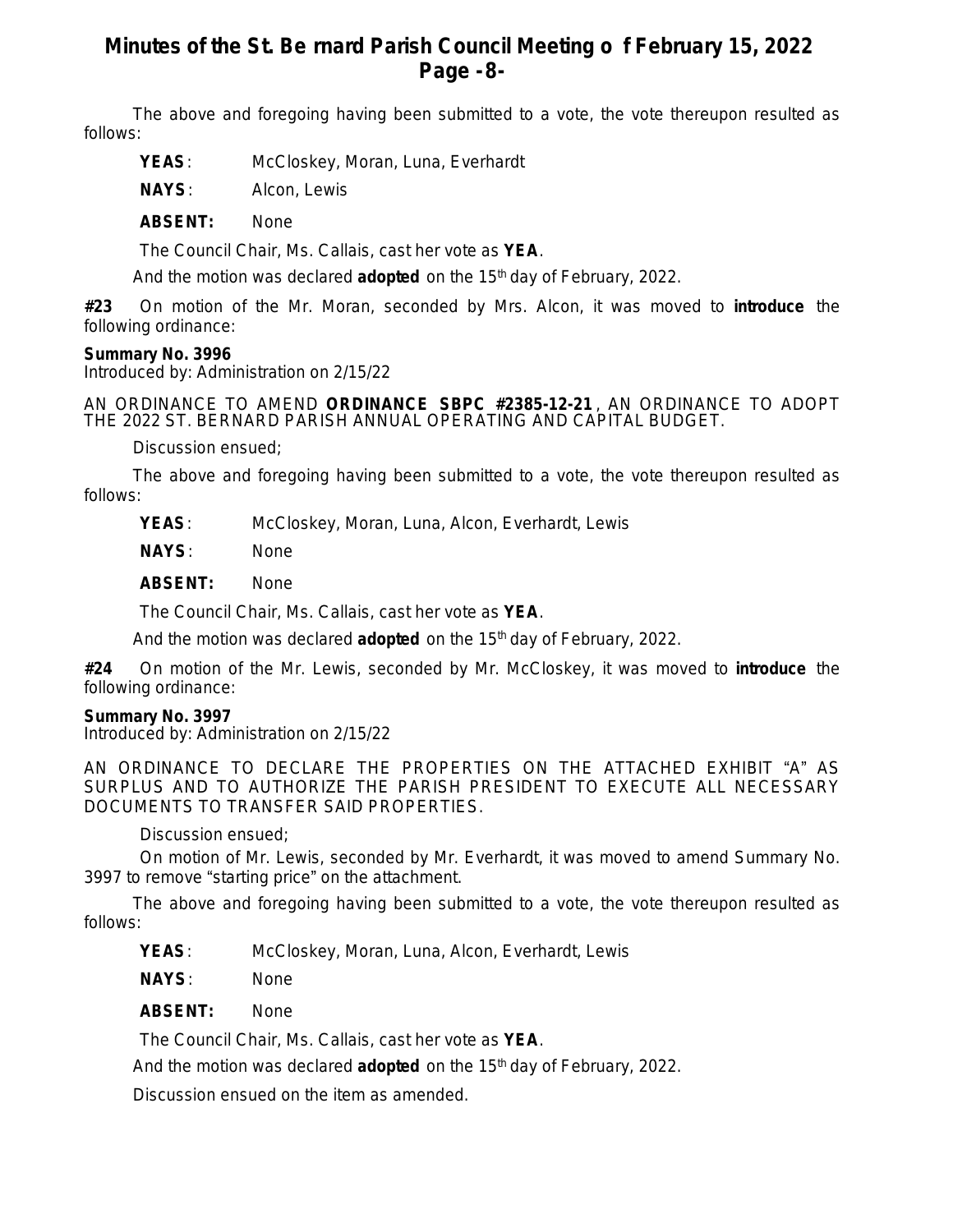# **Minutes of the St. Be rnard Parish Council Meeting o f February 15, 2022 Page -9-**

On motion of Mr. Luna, seconded by Mr. Moran, it was moved to amend Summary No. 3997 to add property

| BFR-114722 | <b>69 WEST CLAIBORNE</b><br>SQUARE | CHALMETTE |
|------------|------------------------------------|-----------|
|            |                                    |           |

The above and foregoing having been submitted to a vote, the vote thereupon resulted as follows:

**YEAS**: McCloskey, Moran, Luna, Alcon, Everhardt, Lewis

**NAYS**: None

**ABSENT:** None

The Council Chair, Ms. Callais, cast her vote as **YEA**.

And the motion was declared **adopted** on the 15<sup>th</sup> day of February, 2022.

Discussion continued on the item as amended;

On motion of the Mr. Lewis, seconded by Mr. McCloskey, it was moved to **introduce** the following ordinance as amended:

### **Summary No. 3997**

Introduced by: Administration on 2/15/22

AN ORDINANCE TO DECLARE THE PROPERTIES ON THE ATTACHED EXHIBIT "A" AS SURPLUS AND TO AUTHORIZE THE PARISH PRESIDENT TO EXECUTE ALL NECESSARY DOCUMENTS TO TRANSFER SAID PROPERTIES.

The above and foregoing having been submitted to a vote, the vote thereupon resulted as follows:

**YEAS**: McCloskey, Moran, Luna, Alcon, Everhardt, Lewis

**NAYS**: None

**ABSENT:** None

The Council Chair, Ms. Callais, cast her vote as **YEA**.

And the motion was declared **adopted** on the 15<sup>th</sup> day of February, 2022.

On motion of Ms. Callais, seconded by Mr. Moran, it was moved to amend the agenda to add item #27.

**#27** On motion of the Mr. Moran, seconded by Mr. Lewis, it was moved to **introduce** the following ordinance:

### **Summary No. 3998**

Introduced by: Administration on 2/15/22

AN ORDINANCE TO AMEND **ORDINANCE SBPC #2385-12-21** , AN ORDINANCE TO ADOPT THE 2022 ST. BERNARD PARISH ANNUAL OPERATING AND CAPITAL BUDGET.

The above and foregoing having been submitted to a vote, the vote thereupon resulted as follows:

- **YEAS**: McCloskey, Moran, Luna, Alcon, Everhardt, Lewis
- **NAYS**: None
- **ABSENT:** None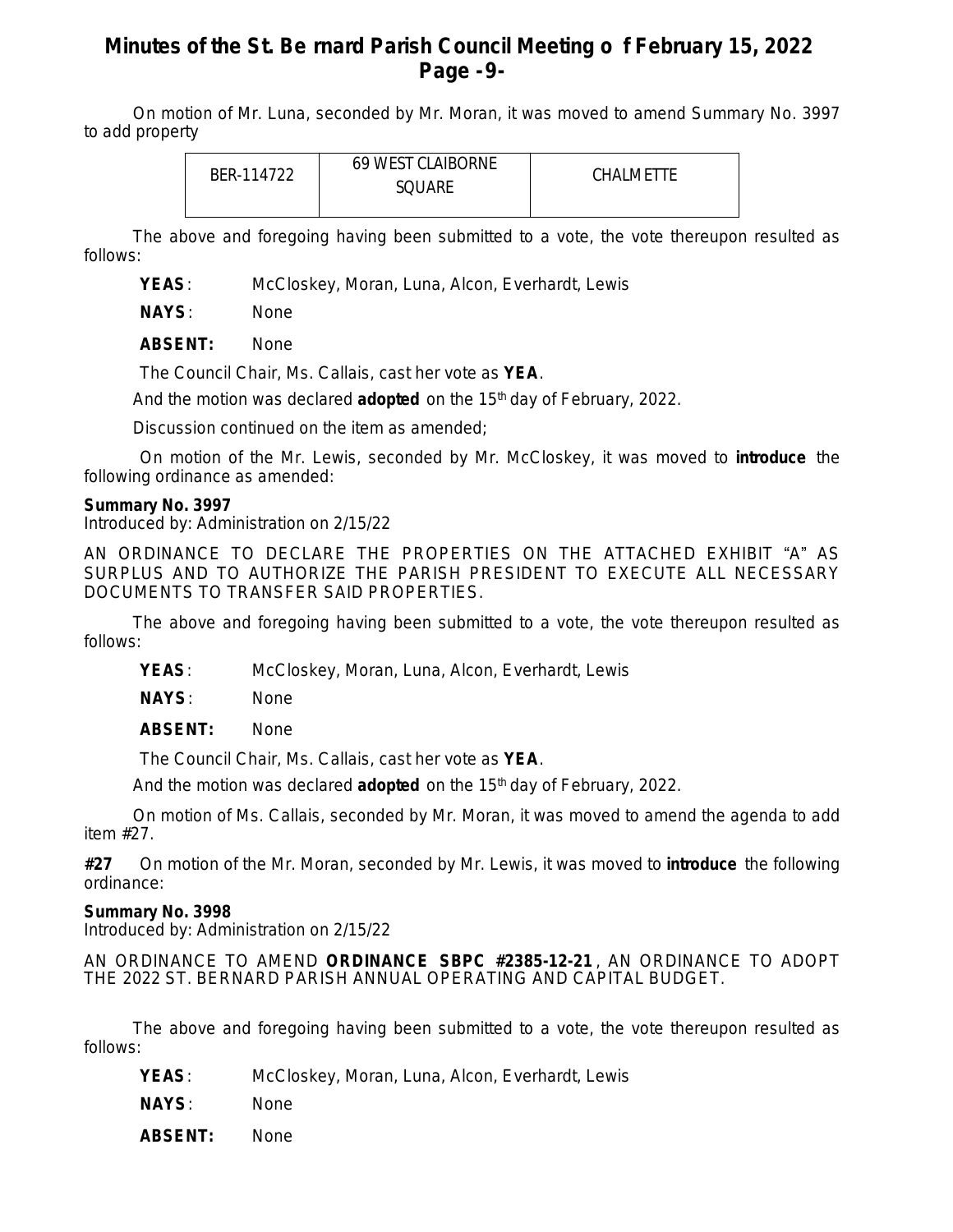# **Minutes of the St. Be rnard Parish Council Meeting o f February 15, 2022 Page -10-**

The Council Chair, Ms. Callais, cast her vote as **YEA**.

And the motion was declared **adopted** on the 15th day of February, 2022.

**#27** On motion of the Mr. Moran, seconded by Mr. Lewis, it was moved to **introduce** the following ordinance:

## **Summary No. 3998**

Introduced by: Administration on 2/15/22

AN ORDINANCE TO AMEND **ORDINANCE SBPC #2385-12-21** , AN ORDINANCE TO ADOPT THE 2022 ST. BERNARD PARISH ANNUAL OPERATING AND CAPITAL BUDGET.

Discussion ensued;

The above and foregoing having been submitted to a vote, the vote thereupon resulted as follows:

**YEAS**: McCloskey, Moran, Luna, Alcon, Everhardt, Lewis

**NAYS**: None

**ABSENT:** None

The Council Chair, Ms. Callais, cast her vote as **YEA**.

And the motion was declared **adopted** on the 15<sup>th</sup> day of February, 2022.

## **#25 Coastal Zone Advisory Committee**

No official action taken.

**#26** On motion of Mr. McCloskey, seconded by Mr. Moran, it was moved enter into Executive Session to discuss claims asserted against St. Bernard Parish Government in that matter titled Maria Melendez De Canas, et al vs. St. Bernard Parish Government, et al, Civil No. 20-1422, Div. "C" 34th JDC. (Administration)

The above and foregoing having been submitted to a vote, the vote thereupon resulted as follows:

**YEAS**: McCloskey, Moran, Luna, Alcon, Everhardt, Lewis

**NAYS**: None

**ABSENT:** None

The Council Chair, Ms. Callais, cast her vote as **YEA**.

And the motion was declared **adopted** on the 15<sup>th</sup> day of February, 2022.

On motion of the Chair, without objection and by unanimous consent, it was moved to return to Regular Session.

The above and foregoing having been submitted to a vote, the vote thereupon resulted as follows:

**YEAS**: McCloskey, Moran, Luna, Alcon, Everhardt, Lewis

**NAYS**: None

**ABSENT:** None

The Council Chair, Ms. Callais, cast her vote as **YEA**.

And the motion was declared **adopted** on the 15<sup>th</sup> day of February, 2022.

**#26** On motion of Mr. Lewis, seconded by Mr. McCloskey, it was moved to accept the advice of legal counsel in the matter of the claims asserted against St. Bernard Parish Government